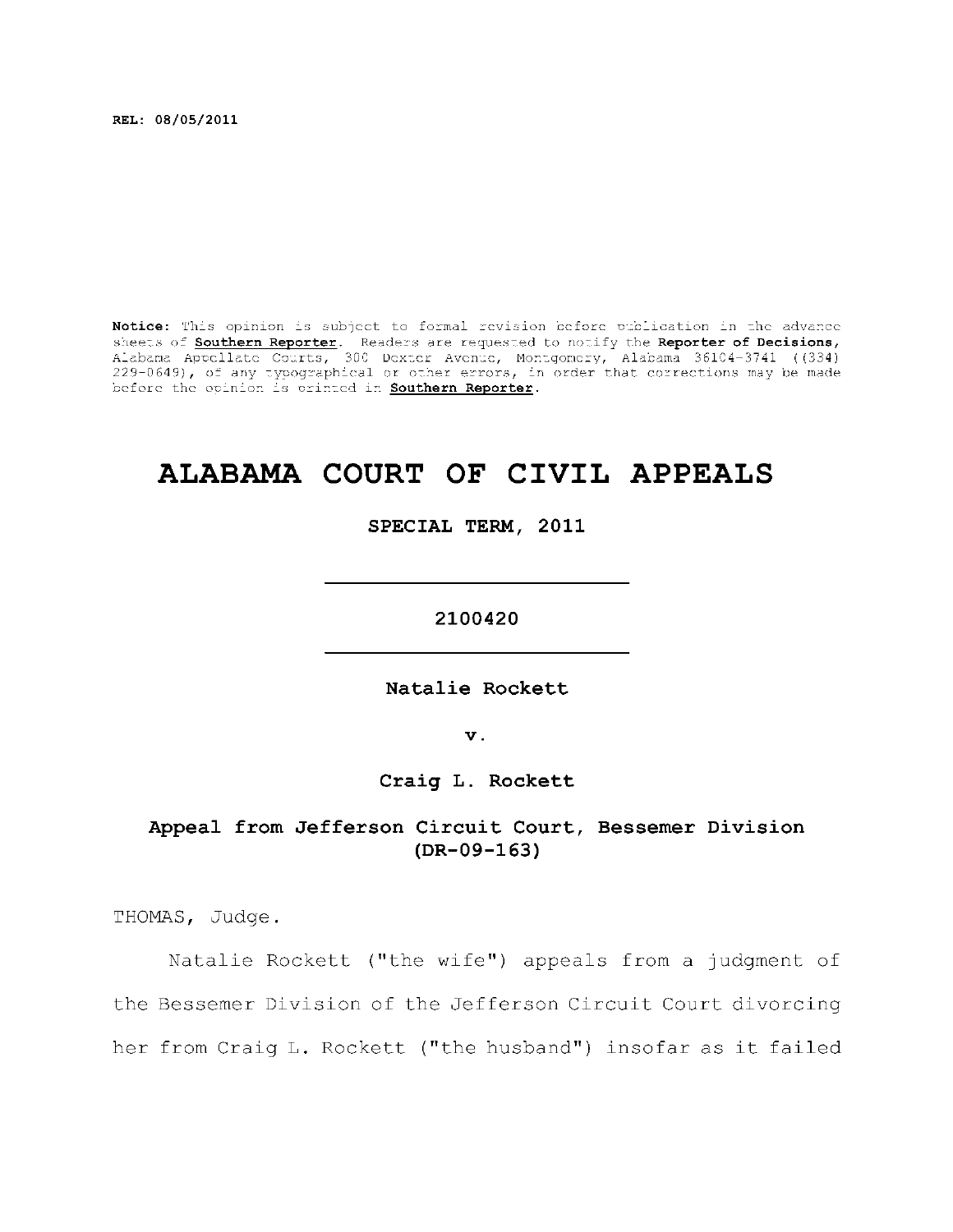to award her periodic alimony or to reserve the issue of alimony for future consideration.

The parties were married in February 1992. The parties separated in July 2008, and, on March 12, 2009, the husband filed a complaint in the trial court, seeking a divorce from the wife based on incompatibility. The wife answered the husband's complaint and counterclaimed for a divorce, alleging adultery, abandonment, and incompatibility.

The wife also moved the trial court for pendente lite relief, stating that the parties had reached an agreement on several issues and requesting that the trial court enter a pendente lite award based on the parties' agreement. The trial court entered a pendente lite order on May 20, 2009. The pendente lite order restrained the parties from harassing, stalking, or threatening each other, and it restrained the parties from contacting or otherwise communicating, directly or indirectly, with each other. The pendente lite order further provided that the wife would have exclusive possession of the marital residence.

On June 5, 2009, the husband moved the trial court for pendente lite relief. In his motion, the husband stated that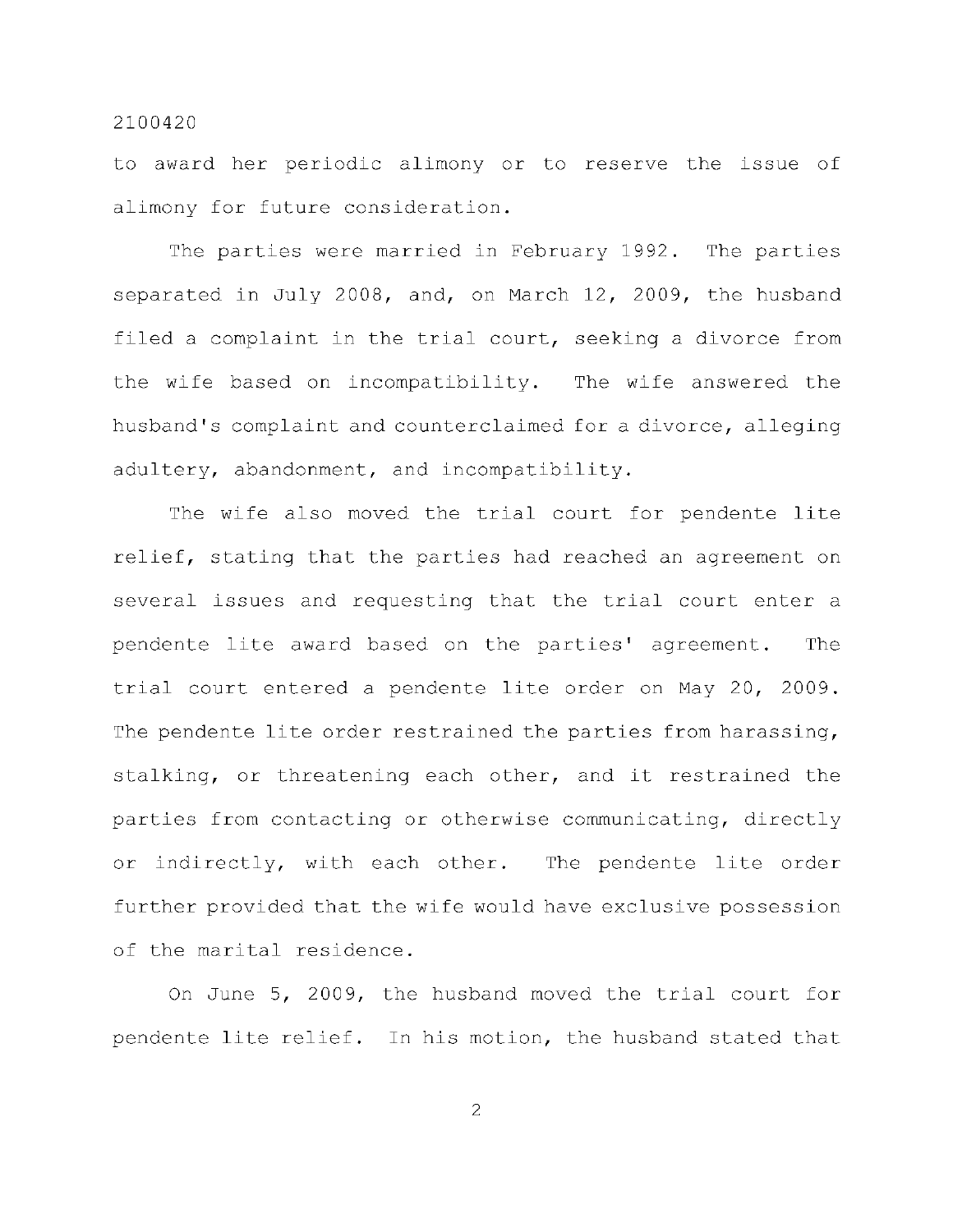the parties had been unable to agree on disposition of the marital residence, that neither party desired to possess the marital residence, and that it was in the best interests of the parties to place the marital residence for sale, using the proceeds from the sale to satisfy the outstanding mortgage and dividing any remaining proceeds between the parties. The husband requested that the trial court enter an order requiring the parties to place the marital residence on the market for sale and requiring each party to pay one-half of the monthly mortgage-payment obligation.

On June 19, 2009, the wife moved the trial court for pendente lite alimony. In her motion, the wife alleged that she had been employed until March 2009, when the clothing store where she had worked closed, and that she had been unable to find employment since that time despite her diligent efforts. The wife alleged that she needed financial assistance from the husband and that her only source of income was \$250 per week in unemployment-insurance benefits. The wife further alleged that she was unable to pay the mortgage payment or utility bills for the marital residence. On August 13, 2009, the trial court entered a second pendente lite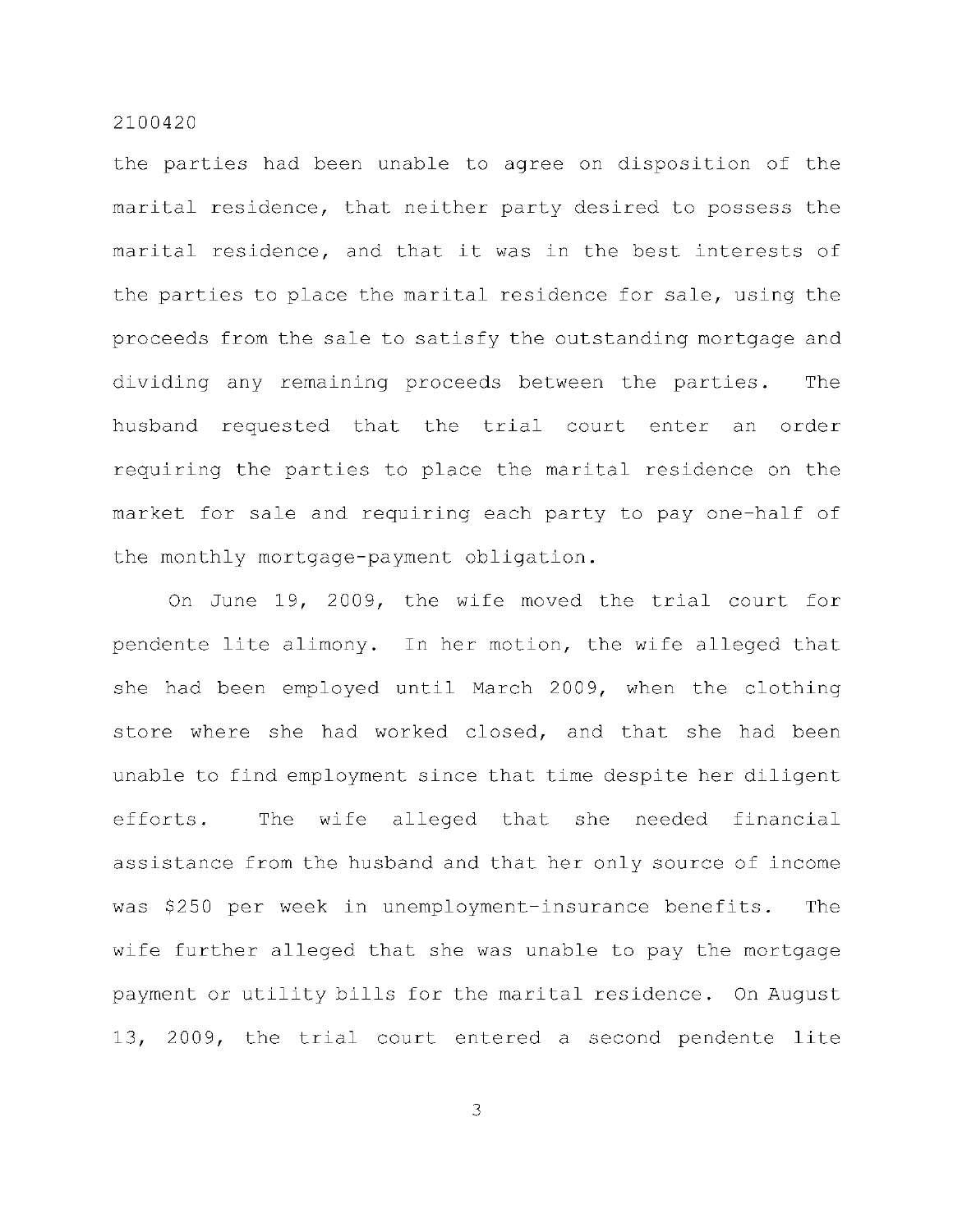order, requiring the parties to list the marital residence for sale, ordering that any proceeds from the sale of the marital residence be paid to the circuit clerk pending further orders of the trial court, and ordering the husband to make the mortgage payments on the marital residence.

The trial court held a hearing on August  $4$ , 2010, at which the husband and the wife testified. On September 7,  $2010$ , the trial court entered a judgment divorcing the parties. In its judgment, the trial court awarded each party the automobile, clothes, and personal property currently in his or her possession and ordered each party to be responsible for the outstanding debt on the automobile that he or she was awarded. The trial court ordered that the marital residence be sold, with the net proceeds of the sale to be divided between the parties; however, if one of the parties desired to keep the marital residence, the party could notify the other party within 60 days and then assume the mortgage. The wife was ordered to vacate the marital residence within 60 days of the entry of the judgment if the husband elected to assume the outstanding mortgage. The trial court further ordered that each party was responsible for any bills in his or her name.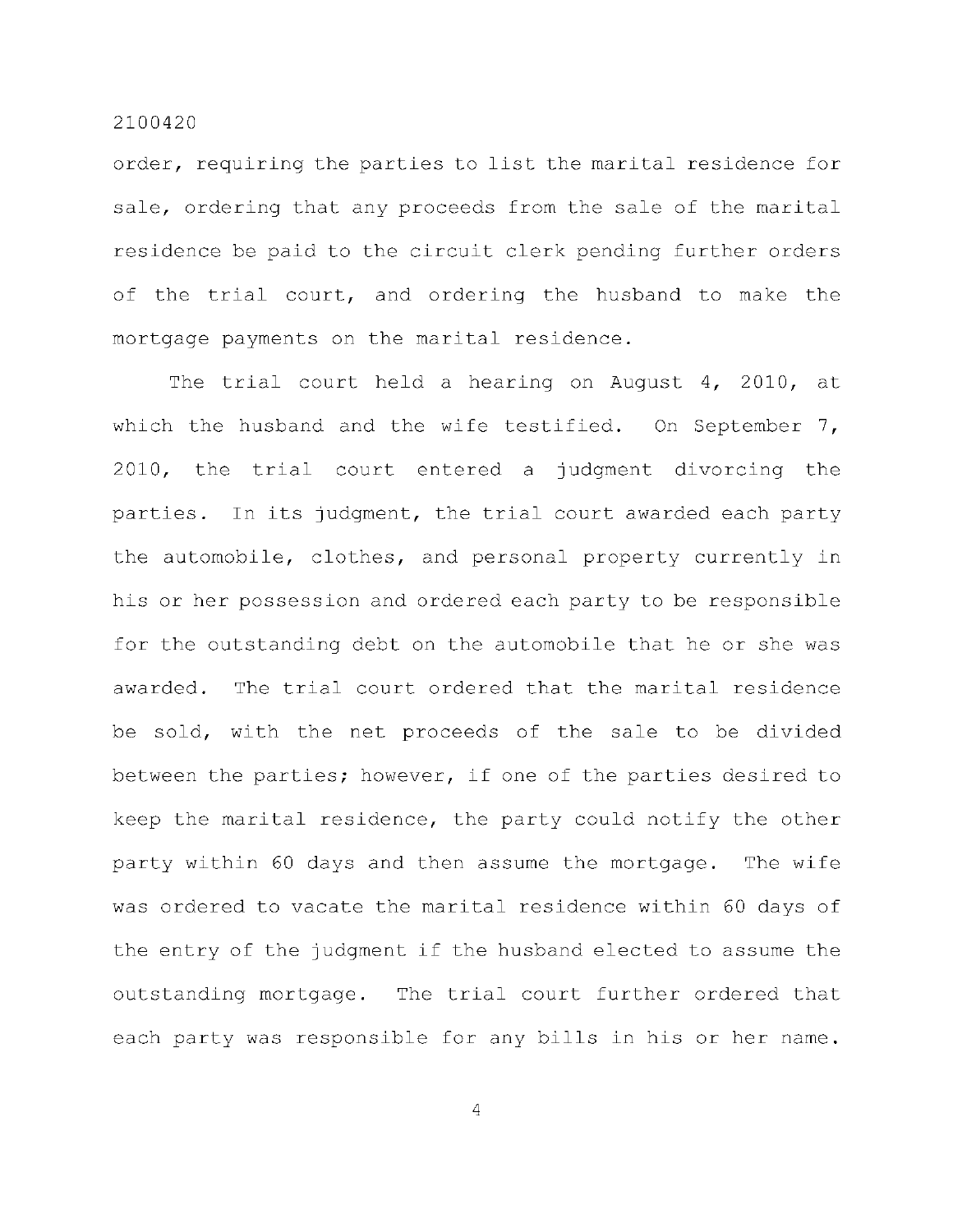The trial court also ordered the husband to pay the wife \$6,000 as alimony in gross, payable in 12 monthly payments at \$500 per month, awarded the wife \$323 as her half interest in the husband's retirement account, and ordered each party to pay his or her own attorney's fees.

The wife filed a postjudgment motion on October 7, 2010, in which she argued, among other things, that the trial court should convert its  $$6,000$  alimony-in-gross award to a  $$500$ per-month periodic-alimony award and that the trial court should order the husband to pay the wife's attorney's fees. The trial court denied the wife's postjudgment motion, and the wife subsequently appealed to this court.

The wife argues on appeal that the trial court erred by failing to award her periodic alimony and by not reserving the right to order periodic alimony in the future. We will first address the wife's argument that the trial court erred in not awarding her periodic alimony.

"The well-established standard of review is that a divorce judgment based on ore tenus evidence is presumed correct. See Robinson v. Robinson, 795 So. 2d 729 (Ala. Civ. App. 2001). Such a judgment will be reversed only where it is unsupported by the evidence so as to be plainly and palpably wrong. Id. at 733. On appeal the division of property and the award of alimony are interrelated, and the entire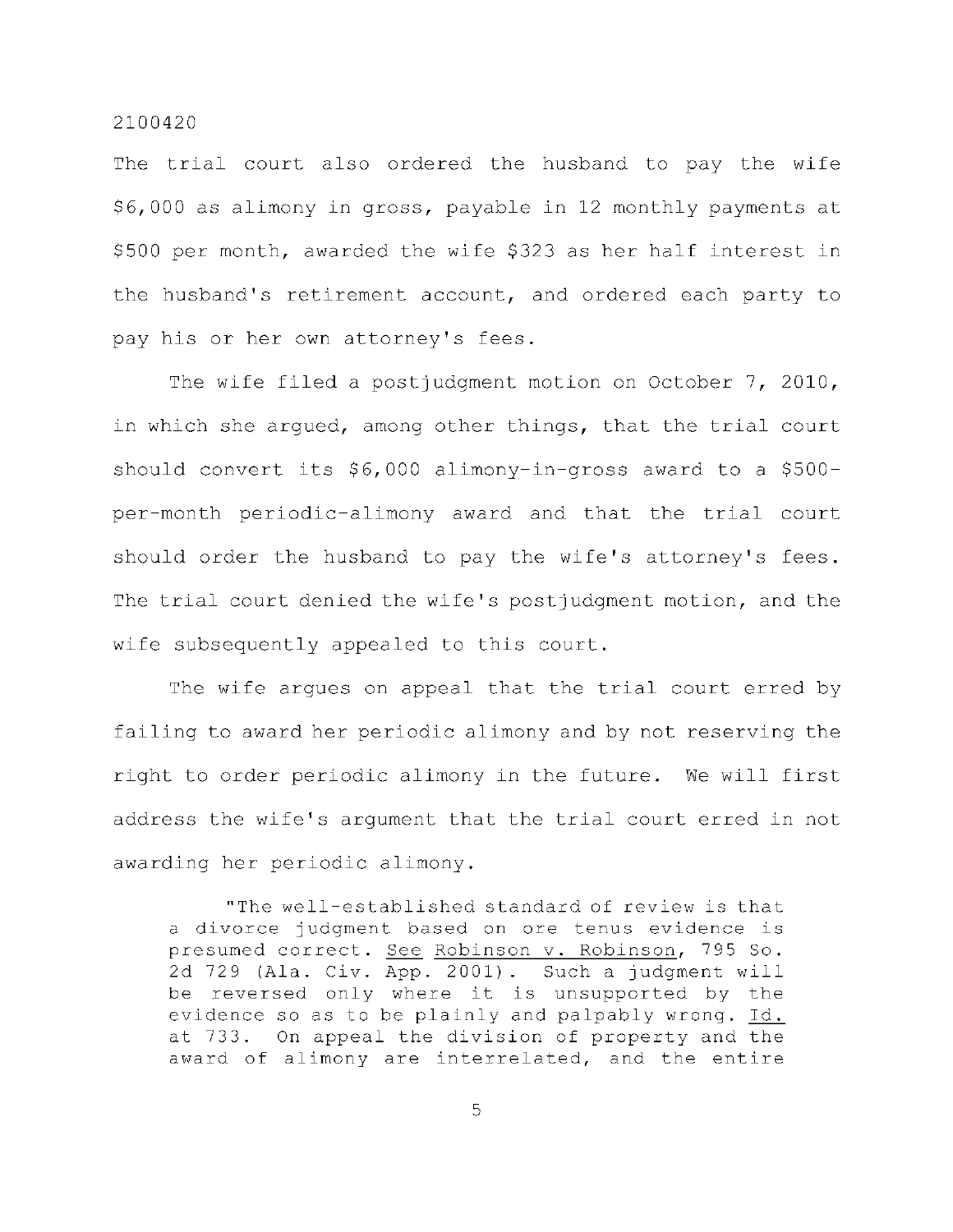judgment must be considered in determining whether the trial court abused its discretion as to either issue. See O'Neal v. O'Neal, 678 So. 2d 161 (Ala. Civ. App. 1996). A property division does not have to be equal in order to be equitable based on the particular facts of each case; a determination of what is equitable rests within the sound discretion of the trial court. See Golden v. Golden, 681 So. 2d 605 (Ala. Civ. App. 1996)."

Baggett v. Baggett, 855 So. 2d 556, 559 (Ala. Civ. App. 2003). When reviewing the trial court's determination regarding alimony, we must also consider its division of the marital

estate .

"An award of alimony and the division of marital property are considered together and are matters within the discretion of the trial court. Carter v. Carter, 934 So. 2d 406 (Ala. Civ. App. 2005) (citing Ex parte Durbin, 818 So. 2d 404, 408 (Ala. 2001)). Because those matters are interrelated, the entire judgment must be considered in determining whether the trial court exceeded its discretion as to either issue. See [Harmon v.] Harmon, [928 So. 2d 295 (Ala. Civ. App. 2005)]. Furthermore, a property division does not have to be equal, but it must be equitable, J.H.F. v. P.S.F., 835 So. 2d 1024 (Ala. Civ. App.  $2002$ ), and it must be 'supported by the particular facts of the case,' Ex parte Elliott, 782 So. 2d  $308$ ,  $311$  (Ala. 2000). The determination of what is equitable is a matter of discretion for the trial court. See Carter, supra."

Clements v. Clements, 990 So. 2d 383, 390 (Ala. Civ. App. 2007). The trial court should consider several factors when determining a party's need for alimony and when dividing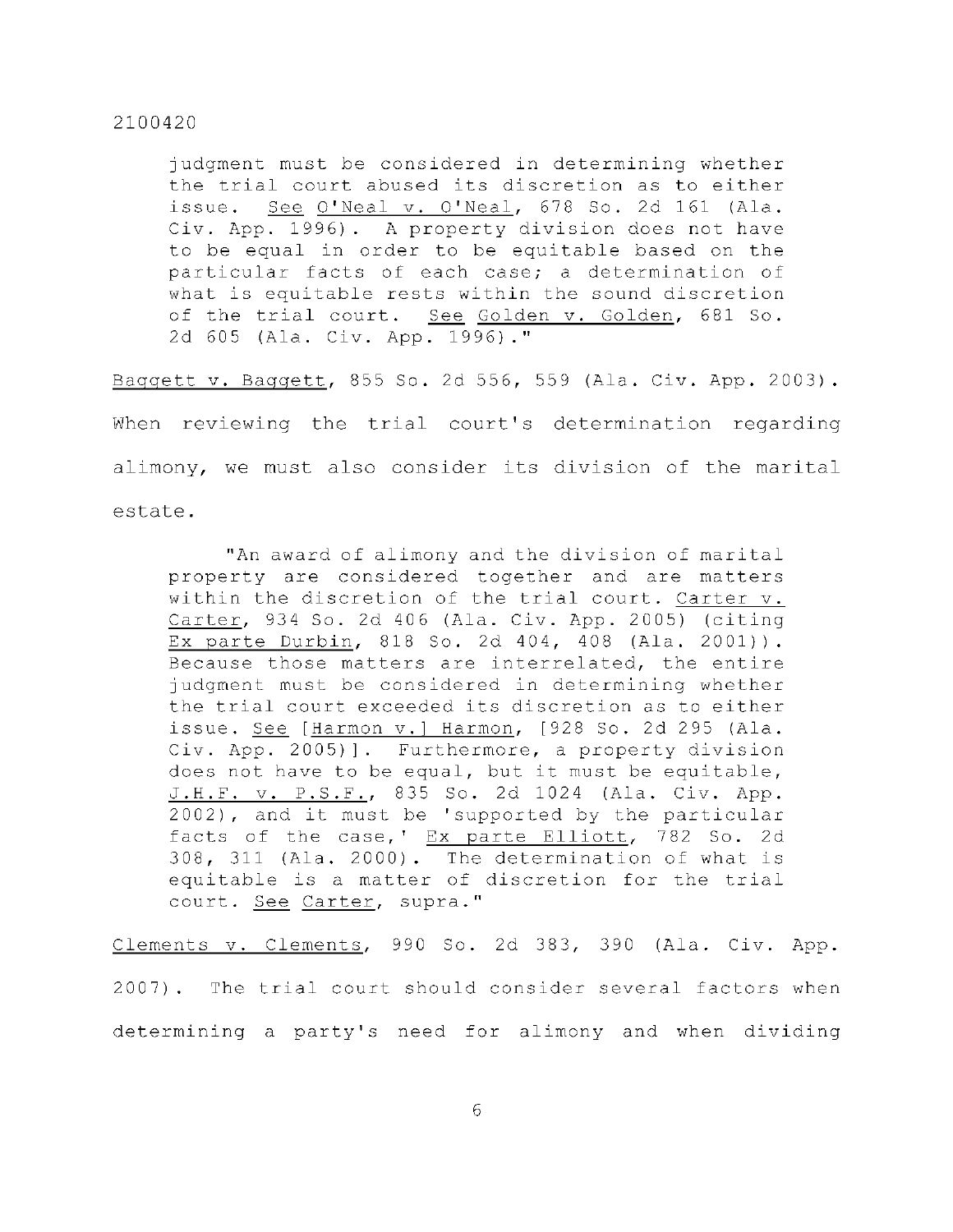marital property, including "'the length of the marriage, the age and health of the parties, the future employment prospects of the parties, the source, value, and type of property owned, and the standard of living to which the parties have become accustomed during the marriage.'" Ex parte Elliott, 782 So. 2d 308, 311 (Ala. 2000) (quoting Nowell v. Nowell, 474 So. 2d 1128, 1129 (Ala. Civ. App. 1985)).

The husband was 39 years old at the time of trial. He was employed by Alabama Aviation, where he had worked for over 19 years, and he earned approximately \$45,000 per year. After the parties separated in July 2008, the husband lived with his parents for approximately one year. The husband then moved in with his girlfriend, with whom he claimed to have begun a relationship only after the parties had separated. The husband testified that his monthly take-home income was  $$2,692$ and that his monthly living expenses totaled  $$2,548$ , including the mortgage payment on the marital residence in which the wife was residing, for which he was responsible. The husband also testified that he earned some income from playing in a rock band part-time; however, the husband testified that that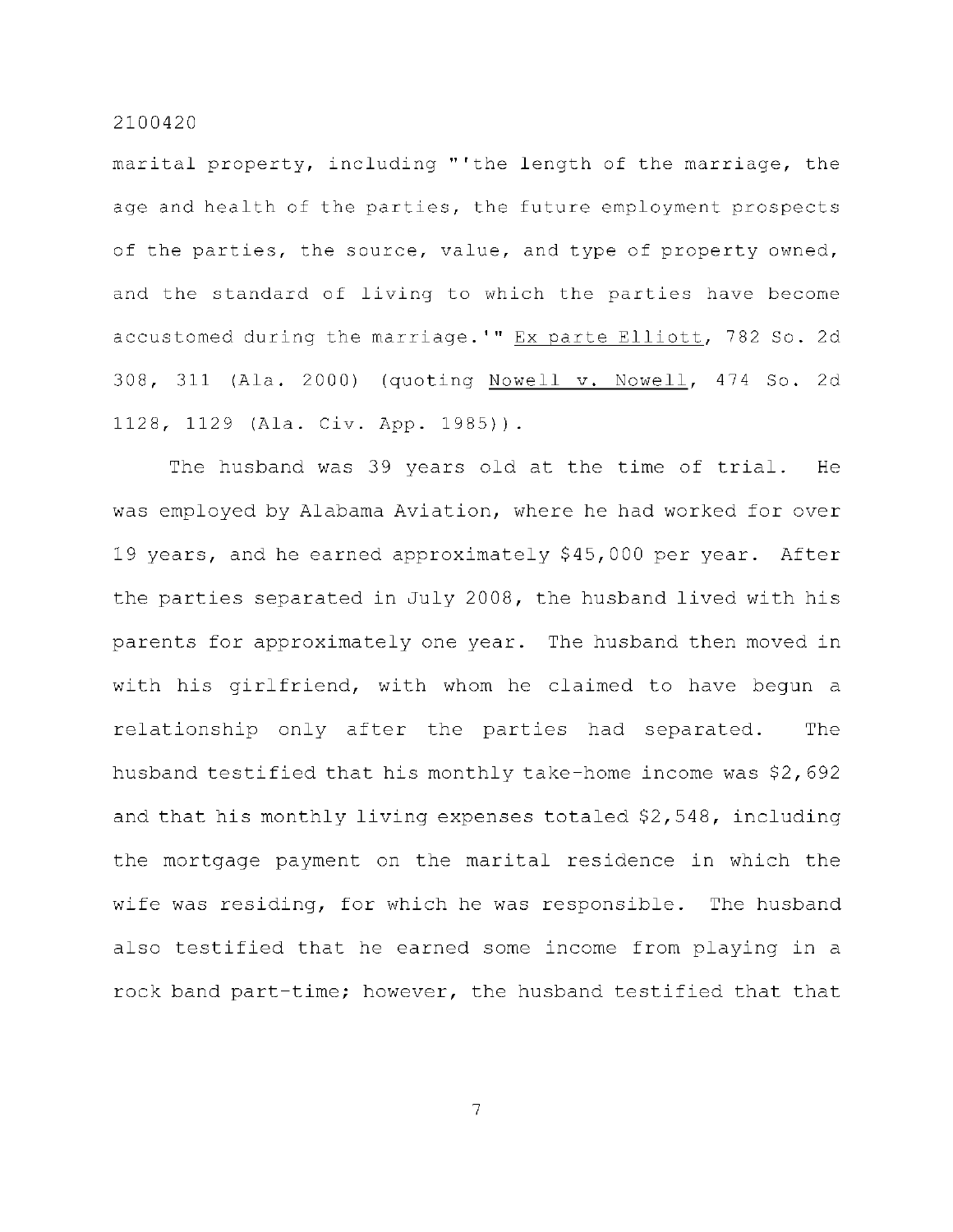income barely covered the expenses associated with the band's activities .

The wife was 53 years old at the time of trial. The wife had worked in retail, specifically specialty-clothing stores, "off and on" for over 40 years. The wife has a bachelor's degree in merchandising with a minor in marketing. Her last employer was a specialty-clothing store in Mountain Brook, where she had worked for 18 years; she managed the store and earned an annual salary of \$45,000. The store closed in March 2009, leaving the wife unemployed. The wife received unemployment-insurance payments in the amount of \$250 per week after she lost her job; her unemployment-insurance payments ended in March 2010. The wife testified that she began looking for work as soon as she found out the store would be closing  $-$  around Christmas of 2008. The wife did not find new employment until after she stopped receiving unemploymentinsurance payments  $--$  in May 2010  $--$  when the wife began working at another specialty-clothing store; at the time of trial, the wife worked there 29 hours per week at a rate of \$10 per hour, earning a total of \$290 per week. The wife testified that she had looked for additional, part-time work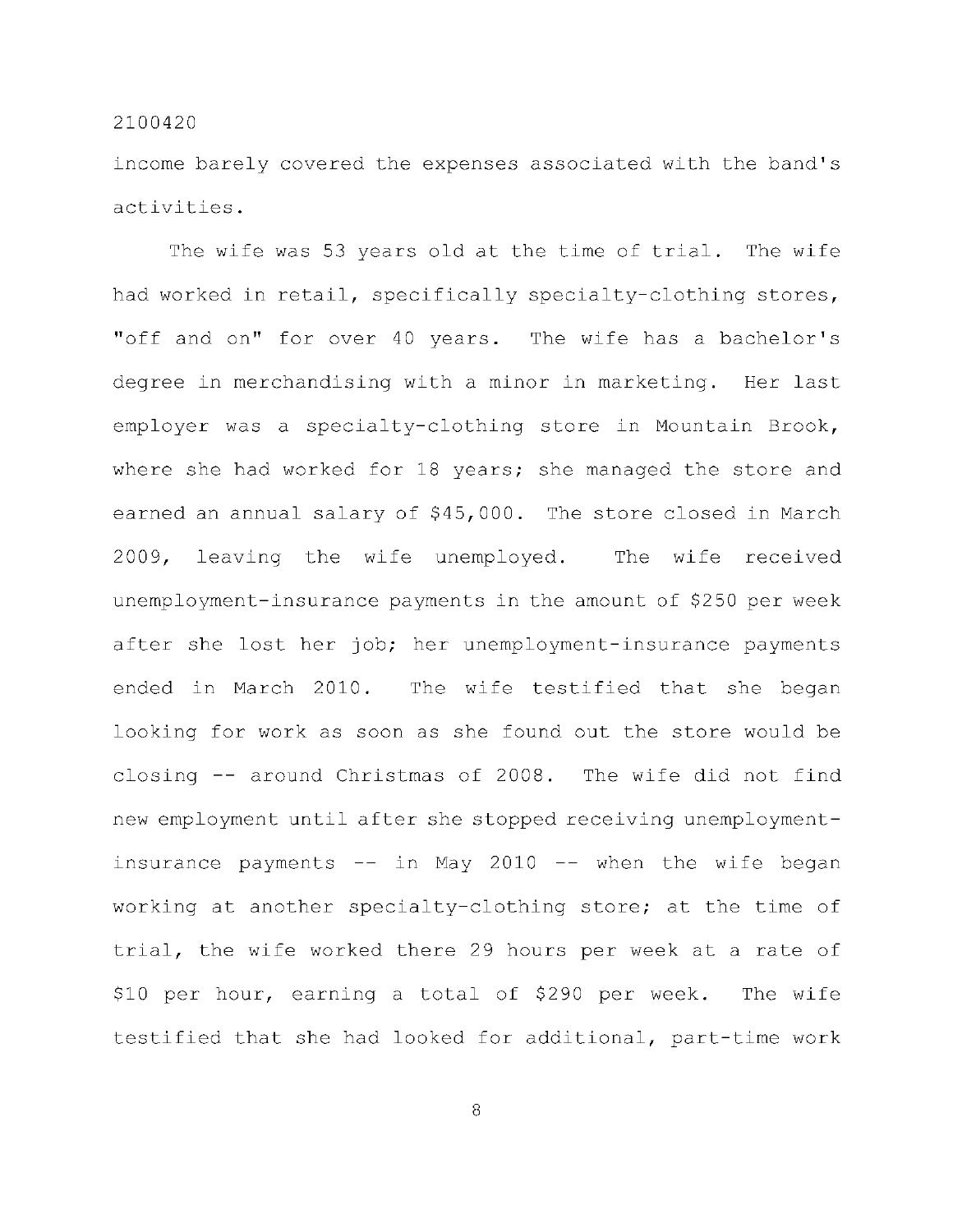that would not interfere with the hours she was working at her new job; however, she testified that her efforts had been unsuccessful. When asked on cross-examination whether she had attempted to find employment that would afford her more hours per week than the 29 she was currently working, the wife responded that her first obligation was to her current employer because she hoped that her employment there "would turn into something better." The wife testified that her monthly expenses totaled \$1,061; however, the wife also testified that she would need an additional \$750 or \$800 in order to pay rent once she moved out of the marital residence; at the time of trial, the wife was still living in the marital residence. The wife further testified that she estimated that she would need an additional  $$1,500$  to  $$2,000$  per month on which to live.

The wife testified that she suffered from health problems. Specifically, the wife testified that she had type II diabetes and a mitral-valve issue. The wife testified that stress aggravates her mitral-valve issue and that, when she is under a large amount of stress, her chance of having a stroke or heart attack increases. The wife also testified that she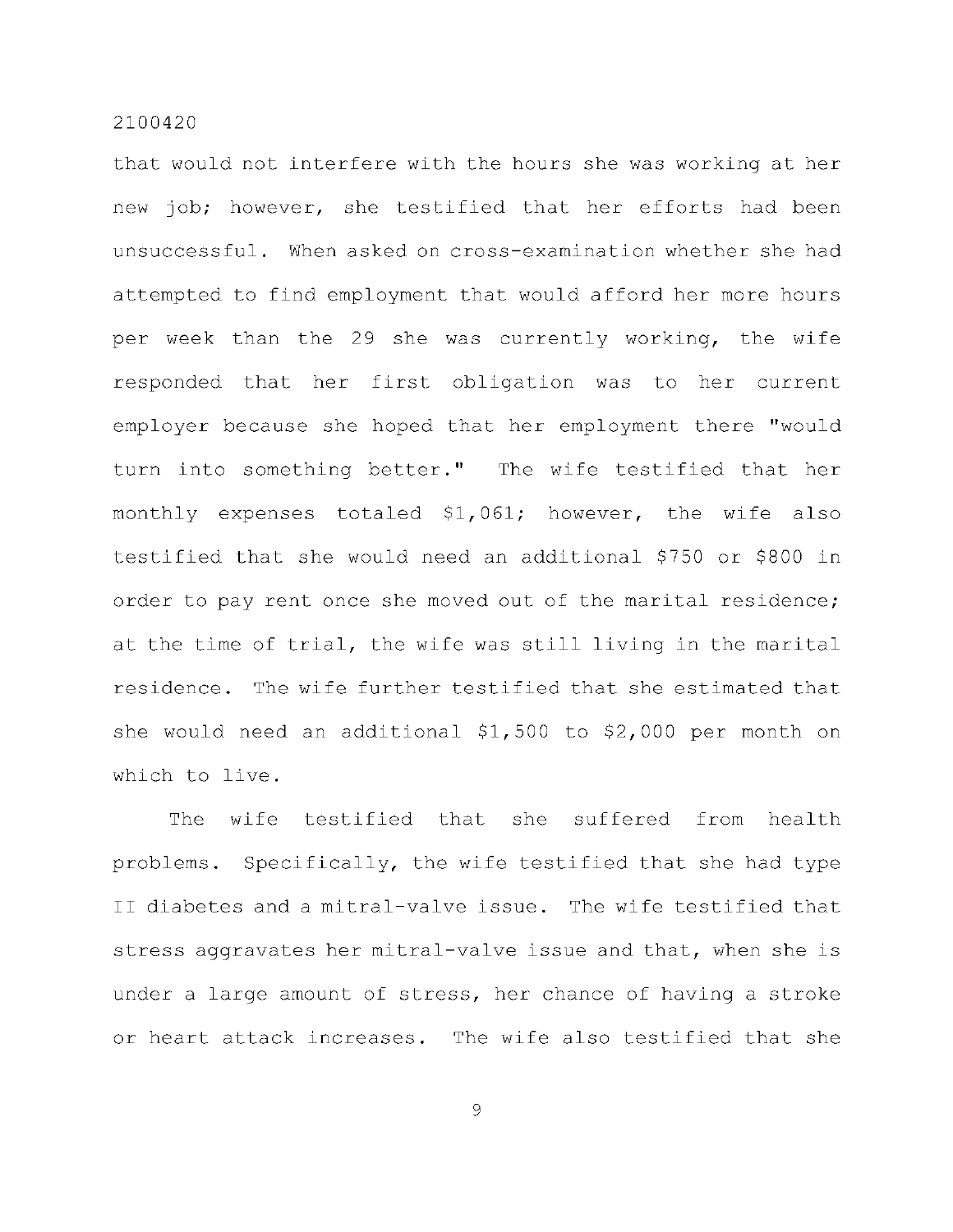was not taking all the medications that she should have been taking because she could not afford them.

The testimony shows that, until the wife lost her job in March 2009, the parties had similar incomes. The wife has a college degree and a large number of years of experience in the retail-clothing sales industry. Although it is clear from the evidence that the wife cannot presently meet all of her expenses with her current income, the trial court could have considered the wife's earning ability, and not just her current income, when deciding whether to award periodic alimony. See Miller v. Miller, 47 So. 3d 262, 265 (Ala. Civ. App. 2009)(quoting Ebert v. Ebert, 469 So. 2d 615, 618 (Ala. Civ. App. 1985))("This court has held that the 'ability to earn, as opposed to actual earnings, is a proper factor to consider' in deciding an award of periodic alimony."). See also Stone v. Stone, 26 So. 3d 1232, 1236 (Ala. Civ. App. 2009) ("In fashioning a property division and an award of alimony, the trial court must consider factors such as the earning capacities of the parties  $\ldots$ .").

Moreover, as we noted above, the trial court's decision whether to award periodic alimony must be considered in light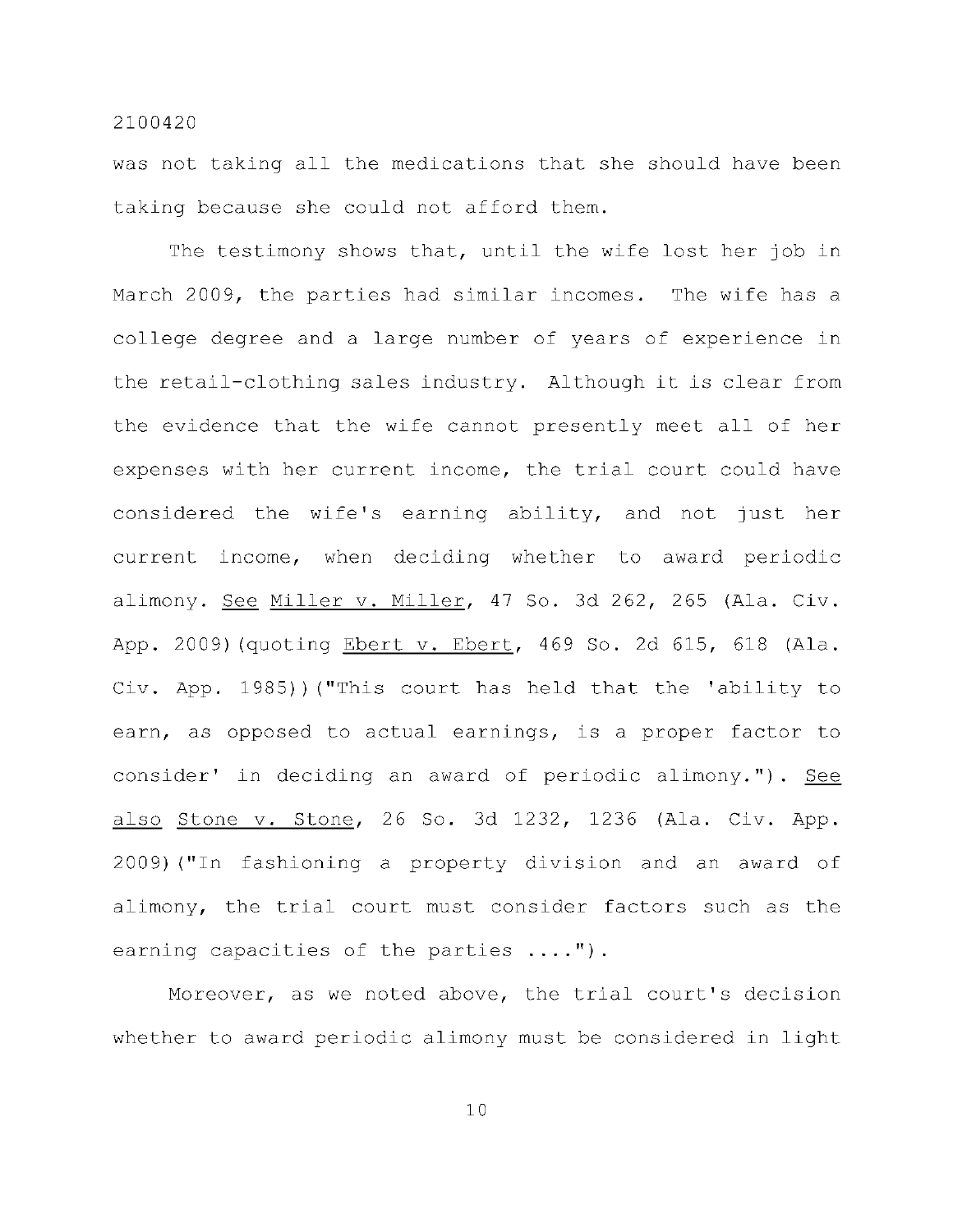of its division of the marital property. See Clements, 990 So. 2d at 390. In this case, the marital residence constituted the parties' main asset. Both parties testified that they did not want, and could not afford to keep, the marital residence.<sup>1</sup> Thus, the marital residence was ordered sold, with the proceeds of the sale to be split equally between the parties. The husband and the wife each received an automobile titled in his or her name, along with the responsibility to pay the debt associated with the automobile, and whatever personal property was in that party's possession. There was little testimony regarding the value of the parties' personal property, and based on the testimony it does not appear that the parties had any significant savings. The wife was awarded a mutual-fund account that was in her name, which had a balance of  $$3,500$ , and was awarded one-half of the present value of the husband's retirement account. Additionally, the husband was ordered to pay to the wife \$6,000 as alimony in

The wife testified that she estimated that the marital residence could sell "in the high \$180s," although the only offer the parties had had on the marital residence had been approximately  $$170,000$ . The outstanding balance on the mortgage equaled approximately \$163,177.51. Both parties stated that if the marital residence did not sell, it would likely go into foreclosure.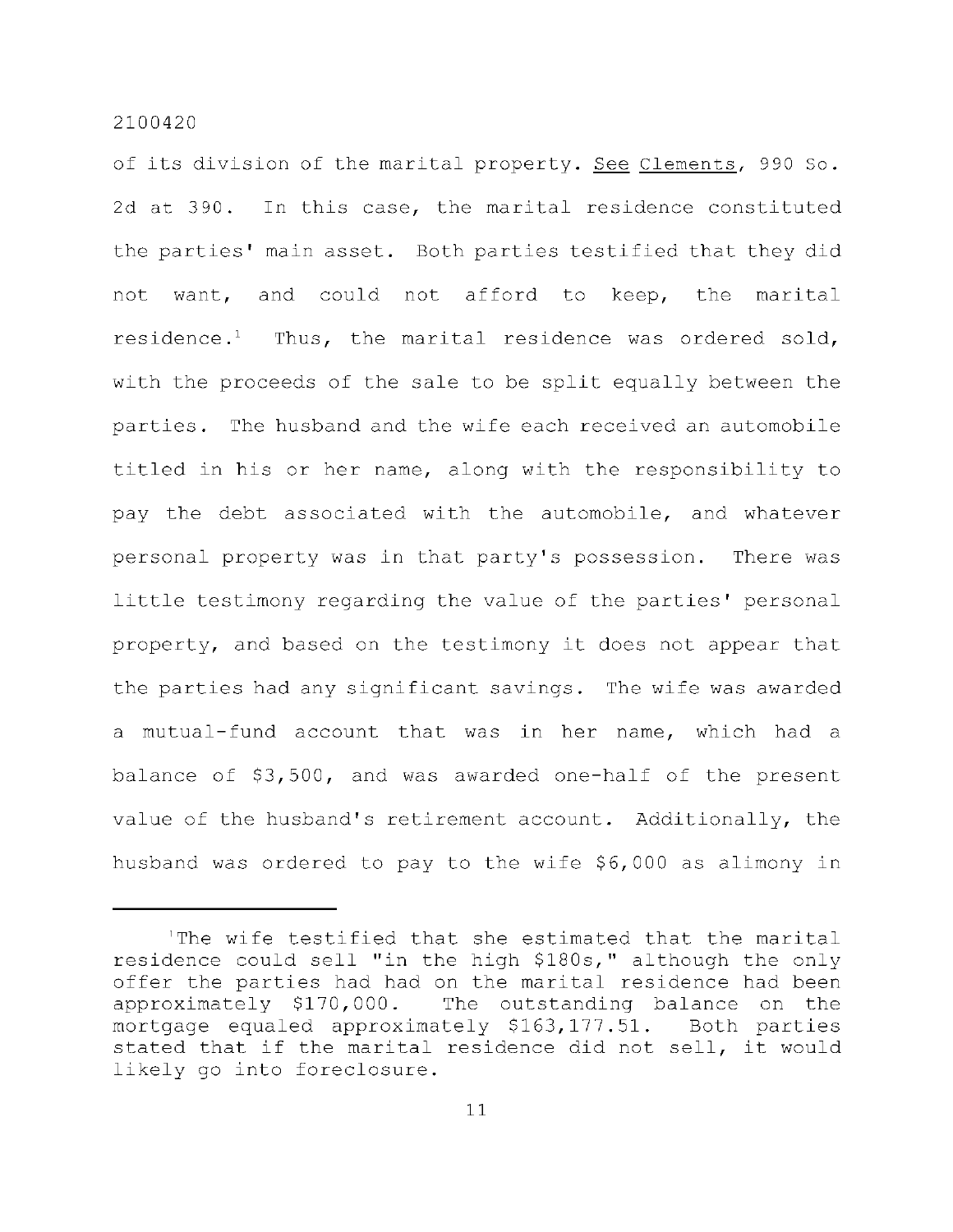gross. From the items for which the trial court had values, it appears that the wife was awarded at least half of the marital estate and, in addition, \$6,000 in alimony in gross. Thus, considering the wife's education, experience, and earning capacity, together with the division of the marital property, including the award of alimony in gross, the trial court could have concluded that it did not need to award the wife periodic alimony.<sup>2</sup> We therefore affirm the trial court's determination not to award periodic alimony to the wife.

However, we reach a different conclusion with regard to the trial court's failure to reserve the right to order periodic alimony in the future. "Where the trial court does

 $2$ The wife also argues that the husband's conduct warrants an award of periodic alimony. Although the trial court did not state the grounds on which it based the parties' divorce, the trial court found that it was undisputed that "the [husband] had engaged in an adulterous affair after the breakup of the marriage and continued up though the day of trial." Although the conduct of the parties is a factor that the trial court may consider when considering an award of periodic alimony and the division of the marital property, see Ex parte Drummond, 785 So. 2d 358, 363 (Ala. 2000) (quoting Myrick v. Myrick, 714 So. 2d 311, 315 (Ala. Civ. App. 1998)) ("' [T]he conduct of the parties and fault with regard to the breakdown of the marriage are factors for the trial court to consider in fashioning its property division.'"), a party's conduct does not mandate an award of periodic alimony in all cases .